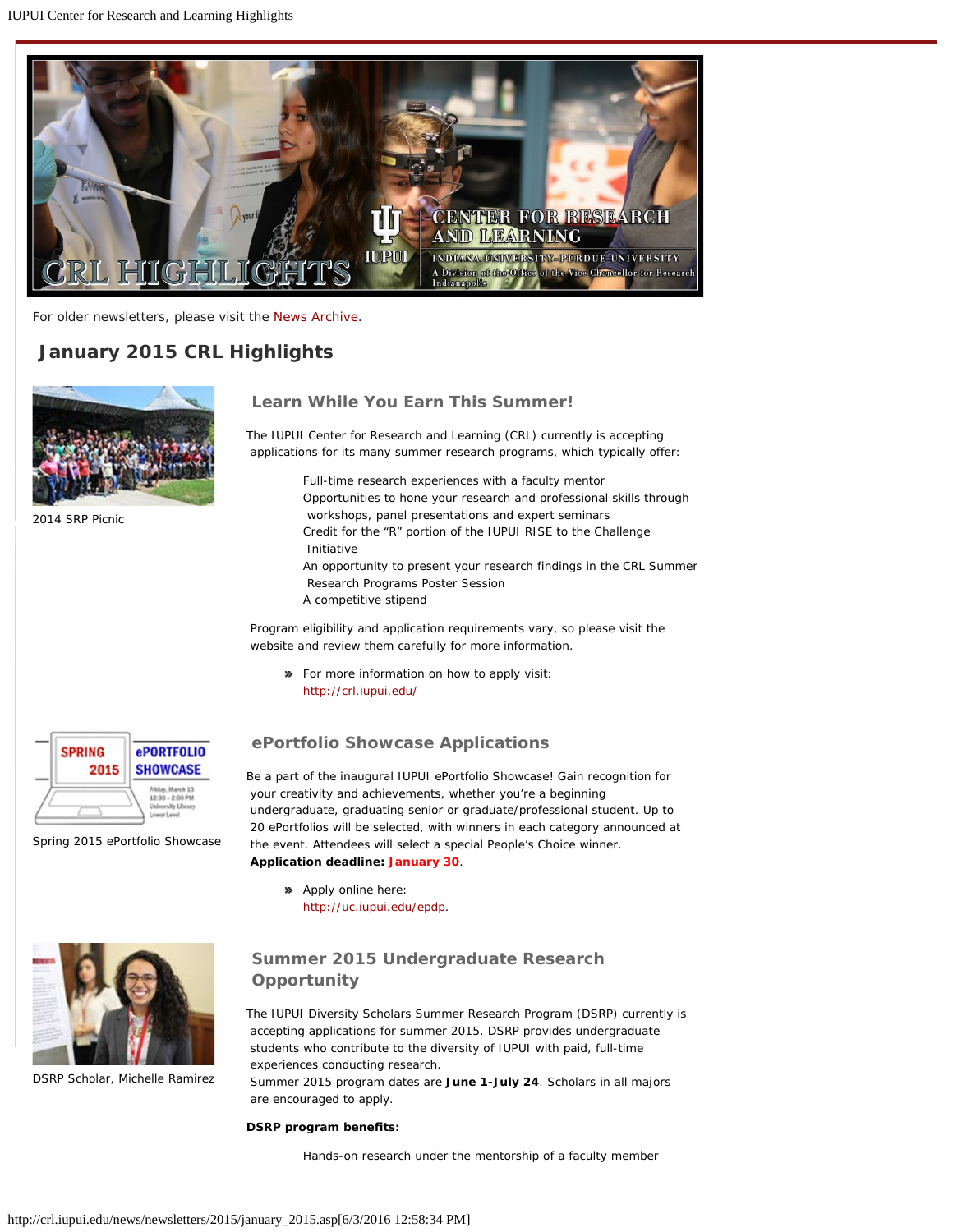Participation in skill-building workshops Competitive stipend

Application deadline: March 1, 2015.

**»** For more details on the DSRP program: <http://crl.iupui.edu/programs/S-DSRP/index.asp>



### **Call for AY 2015-2016 Faculty Proposals for Multidisciplinary Undergraduate Research Institute (MURI)**

The Center for Research and Learning welcomes proposals for the AY 2015- 2016 [Multidisciplinary Undergraduate Research Institute \(MURI\)](http://www.crl.iupui.edu/programs/MURI/index.asp) at IUPUI. Proposals should offer undergraduate students the opportunity to engage in a substantive research experience focused on a significant research question. This is a unique opportunity provided to IUPUI faculty and researchers for mentoring students while conducting pilot projects or testing new techniques and designs.

#### **Key points regarding this year's program:**

Faculty writing proposals are encouraged to review the document titled [MURI FAQs for Faculty Submitting Proposals](http://www.crl.iupui.edu/assets/documents/MURI_FAQs_for_Proposals_Revised_1_22_15_v2.docx).

Proposals must be submitted by using the current version of the [MURI Project Proposal Form](http://www.crl.iupui.edu/assets/documents/MURI_Project_Proposal_Form_AY2015_2016_v2.docx).

The MURI Review Committee will evaluate the submissions using the [MURI Proposal Evaluation Form](https://surveycentral.uc.iupui.edu/muriproposalreview2012SAMPLE.aspx) (log in with IUPUI username and password).

Projects must include faculty mentors from more than one discipline. Eligible graduate students and post-doctoral fellows also may serve as co-mentors on a team.

Proposals are due via e-mail by midnight on March 23, 2015, to: [CRLGrant@iupui.edu](mailto:CRLGrant@iupui.edu)

The MURI Review Committee meetings currently are scheduled for April 9-10, 2015.

The announcement regarding funded proposals currently is scheduled for April 27, 2015.

Students may apply to MURI and rank their project choices beginning May 1, 2015, with a deadline of September 11, 2015. The academic-year program begins October 3, 2015, and continues through April 29, 2016.

MURI is funded jointly by the Center for Research and Learning, a division of the IUPUI Office of the Vice Chancellor for Research, and the Purdue School of Engineering and Technology at IUPUI. Project proposals from all disciplines on the IUPUI campus are encouraged.

For more information contact Elizabeth Rubens [erubens@iupui.edu](mailto:erubens@iupui.edu). Faculty members in Engineering and Technology, alternatively, may contact Dr. Steve Higbee [sjhigbee@iupui.edu](mailto:sjhigbee@iupui.edu).

**»** For more details on the MURI program: <http://www.crl.iupui.edu/programs/MURI/index.asp>

## **Are you interested in post-baccalaureate graduate school preparation program?**

Are you interested in a post-baccalaureate program to prepare you for graduate school? IUPUI offers a one-year program, IPREP, for students with recently conferred undergraduate degrees (within the past 36 months) in the biomedical sciences, biology and life sciences, biomedical engineering and bio-behavioral studies/psychology. IPREP scholars earn an annual salary of \$27,200 with full benefits, including health insurance.

The 2015 IPREP cohort begins June 1, 2015.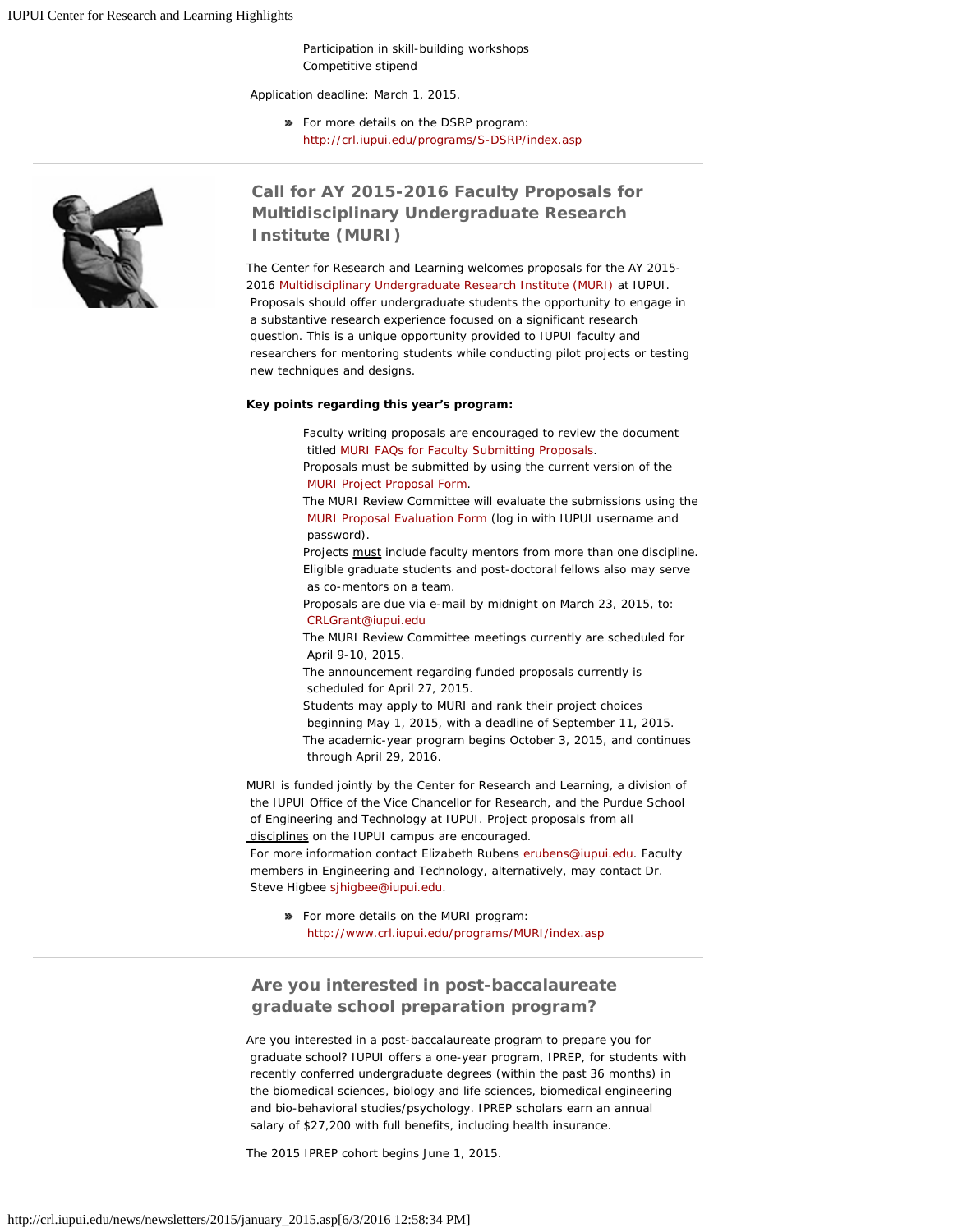#### IUPUI Center for Research and Learning Highlights



**»** For more details on the IPREP program: <http://iprep.iupui.edu/>



2014, ISSEC 2nd Place Winner

## **IUPUI Student Idea Pitch Competition: Ideas Solving Social or Economic Challenges**

 ISSEC challenges IUPUI students from all degree programs to propose original solutions to pressing real-world problems. Submit your idea for a chance to participate in the 4th annual IUPUI Student Idea Pitch Competition!

### **Prizes for Top Ideas**

1st Place: \$2,500 2nd Place: \$1,500 3rd Place: \$500 Audience Choice Award of \$1,000 selected by audience ballot

Ideas Solving Social and Economic Challenges (ISSEC) is an ideation competition that challenges IUPUI students to solve social and economic challenges facing the nation and the world. One member of each team will have three minutes to present their concept orally to the judges. The local experts and professionals judging the competition will look for the student's ability to convey clearly, concisely and persuasively an idea and the value represented in a professional manner.

> ISSEC is open to all IUPUI students (i.e. undergraduate, graduate, and professional), who are currently enrolled and in good standing. Ideas presented can be in any stage of development but must be pre-revenue or, for nonprofit concepts, pre-operational. Pitch presentations must be conducted without props, slides, or other visual aids.

### **DATES AND DEADLINES**

**Competition Launch:**

Monday, November 3, 2015, 8:00 AM EST

### **Final Entry Deadline:**

Monday, February 2, 2015, 5:00 PM EST (*No entries will be accepted after the deadline*.)

## **Finalists will be notified on or before:**

Thursday, February 19, 2015, 5:00 PM EST

### **PRACTICE PITCH SESSIONS:**

Thursday, March 5, 2015, from 10:00 AM to 2:00 PM, University Library, Lilly Auditorium

- SEE complete rules here: [ISSEC\\_Fact\\_Sheet\\_Guidlines\\_2014-2015.pdf](http://crl.iupui.edu/issec/assets/doc/ISSEC_Fact_Sheet_Guidlines_2014-2015.pdf)
- For more information on ISSEC: <http://crl.iupui.edu/issec/>

**Ideas Solving Social and Economic Challenges (ISSEC)**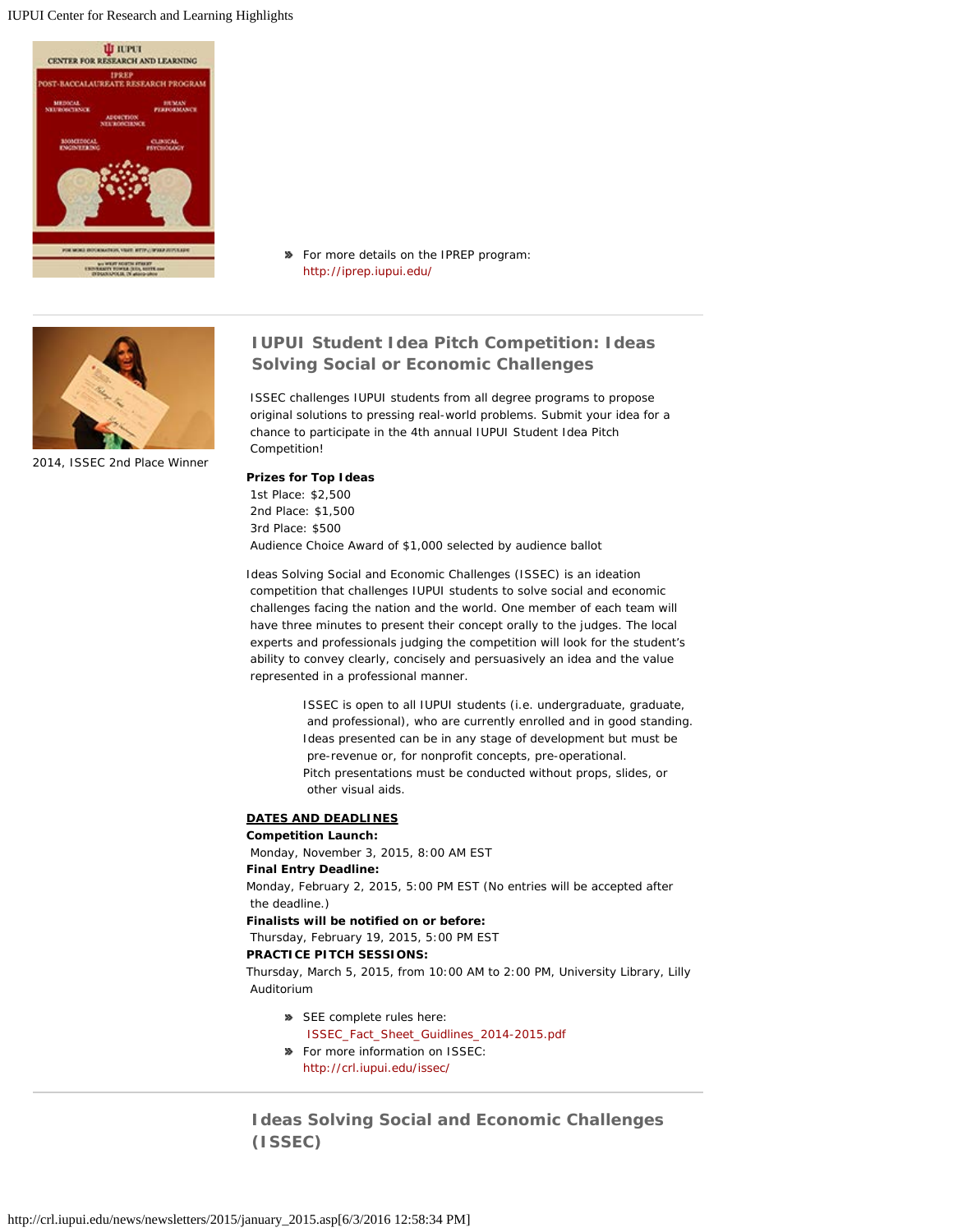

2014, First Place Winner: Foodraiser

ISSEC is IUPUI's annual "ideation" pitch competition that encourages and rewards student innovation for ideas with potential to make a positive change on the world.

Friday, March 6, 2015 11:00 AM-1:00 PM Lilly Auditorium, University Library 755 W. Michigan Street Indianapolis, IN 46202

OPEN TO THE PUBLIC! PLEASE LET US KNOW YOU ARE COMING at: <https://crm.iu.edu/CRMEvents/ISSECCompetition/>

Join the audience to support and interact with the IUPUI students trying to make a difference. Following the three-minute pitches, a panel of judges will select three top entrants/teams of 1st, 2nd and 3rd place. In addition, one team will be given an Audience Choice award. Audience members will be asked to cast ballots for their choice on the most interesting idea and most persuasive pitch!

To see past event entries and winners, go to: [http://www.crl.iupui.edu/issec/Past\\_Event\\_Finalists\\_2014.asp](http://www.crl.iupui.edu/issec/Past_Event_Finalists_2014.asp)

Questions? Contact info: [kfwhite@iupui.edu](mailto:kfwhite@iupui.edu) or (317) 274-1083 [.](#page-0-0)..

For more information on ISSEC: <http://crl.iupui.edu/issec/>



Mangilal Agarwal, Ph.D.

### **National Science Foundation Research Experiences for Undergraduates**

The National Science Foundation Research Experiences for Undergraduates (NSF REU) focuses on ventures designed specifically to conduct projects that engage undergraduate students in meaningful ways in thematicallylinked, ongoing research projects. For those with existing NSF funding, supplemental grants to add undergraduate researchers to currently funded NSF projects also will be discussed.The NSF deadline for submission of site proposals is expected to be August 28, 2015. If you are interested in applying and would like assistance by OVCR staff, be sure to attend.

**Target Audience:** Faculty members interested in mentoring undergraduate researchers

**When:** Thursday, March 5, 2015 | 2:00 PM-3:30 PM **Where:** University Library, Room 1126

> Register for this event at: <https://crm.iu.edu/CRMEvents/NSFREU030515/>



## **Inaugural Fall Undergraduate Research, Scholarship and Creative Activity Recognition Reception**

The Center for Research and Learning (CRL) will launch a new tradition in the fall of 2015 by hosting the first annual Undergraduate Research, Scholarship and Creative Activity Recognition Reception. At this celebration, the date of which will be announced in the coming weeks, CRL will honor the recipient of the annual Bowling-Jones-Russo Memorial Undergraduate Research Award, in addition to those of the center's new Daniel R. and Kathryn J. Wilson RISE Scholarships and the faculty recipient of the Kathryn J. Wilson Award for Outstanding Leadership and Mentoring of Undergraduate